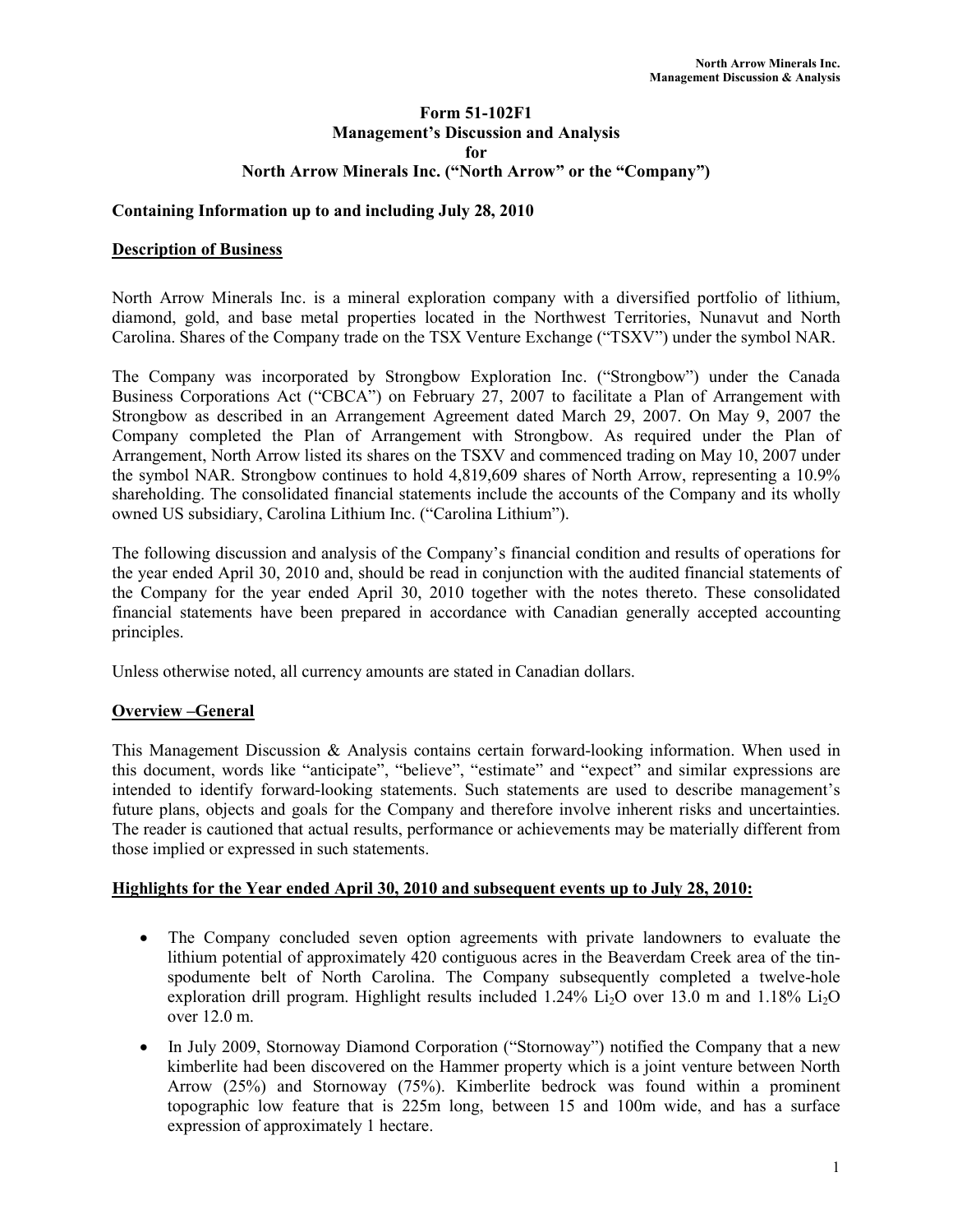- In August 2009, the Company completed a seven hole (682 m) drilling program at the Phoenix lithium project, NT. Highlight results include  $1.24\%$  Li<sub>2</sub>O over 34.3 m from the Big Bird pegmatite and 1.72% Li2O over 14.87 m from Curlew pegmatite.
- In August 2009, the Company completed a channel sampling program on the McAvoy pegmatite located within North Arrow's Torp Lake lithium project area, NU. Rock sawn channel samples returned 6.0 m grading  $4.5\%$  Li<sub>2</sub>O and 7.0 m grading  $3.3\%$  Li<sub>2</sub>O.
- In September 2009, North Arrow appointed Blair Murdoch to its board of directors, increasing the number of directors to five, and the number of independent directors to three.
- In January 2010, the Company amended the terms of the Hay Duck project agreement, NT. The amended terms allowing for the deferment of certain cash payments to the property vendor. The Company issued 50,000 common shares to the property vendor in February 2010 as partial consideration for a cash payment due in January 2010.
- In February 2010, the Company announced an agreement with Dr. Chris Jennings to jointly explore the Company's Lac de Gras diamond property, NT. Dr. Jennings can earn a 50% interest in the Lac de Gras property by paying the costs associated with converting the property's mineral claims to mining leases, including the first year's rental fees, and conducting a review of existing geophysical magnetic data using a proprietary processing technique.
- In April 2010, the Company recommenced drilling program at its Beaverdam lithium project. Highlights from this seven hole,  $1,310$  m program included  $1.14\%$  Li<sub>2</sub>O over 9.95 m, and 1.09% Li<sub>2</sub>O over 11.3 m from the previously untested eastern pegmatite trend.
- In July 2010, the Company began the legal survey of 32 of the mineral claims comprising the Lac de Gras diamond property.
- The Company completed three non-brokered unit private placements raising a total of \$1,972,410 as well as a non-brokered \$500,000 flow-through unit private placement.
- In July 2010, the Company announced a non-brokered private placement of 2,000,000 flowthrough units (the "FT Units") at a price of \$0.18 per FT unit for potential gross proceeds of up to \$360,000, subject to receipt of the required regulatory approvals. The proceeds from the financing will be used primarily to advance the Lac de Gras diamond project.

A summary of the exploration activities for the Company follows. These summaries include some discussion of management's future exploration plans. The reader is cautioned that actual results, performance or achievements may be materially different from those implied or expressed in these statements. The Company's exploration programs are subject to change from time to time, based on the analysis of results and changing priorities and exploration targets.

# Exploration Update

#### Summary of Exploration Expense for the year ended April 30, 2010:

|                                                                                                                                           |                                                                  |                                |    | Expended<br>During<br>The Year | Write-off of<br>Costs and<br>Recoveries                             |  | <b>April 30, 2010</b>                |
|-------------------------------------------------------------------------------------------------------------------------------------------|------------------------------------------------------------------|--------------------------------|----|--------------------------------|---------------------------------------------------------------------|--|--------------------------------------|
| Gold and Base Metal Properties, NWT and Nunavut<br>Exploration costs<br>Acquisition costs<br>Geological and assays<br>Office and salaries | April 30, 2009<br>\$<br>893,065<br>595.889<br>263,650<br>775,883 |                                | S. | 15,157<br>39,052<br>4,633      | \$<br>(876,699)<br>(281.959)<br>(262, 201)<br>(759, 568)            |  | 31,523<br>352,982<br>1,449<br>20,948 |
| Lithium Properties, NWT and Nunavut<br>Exploration costs<br>Acquisition costs                                                             |                                                                  | 2,528,487<br>139,159<br>21,134 |    | 58,842<br>563,610<br>50,754    | (2,180,427)<br>$\overline{\phantom{0}}$<br>$\overline{\phantom{a}}$ |  | 406,902<br>702.769<br>71,888         |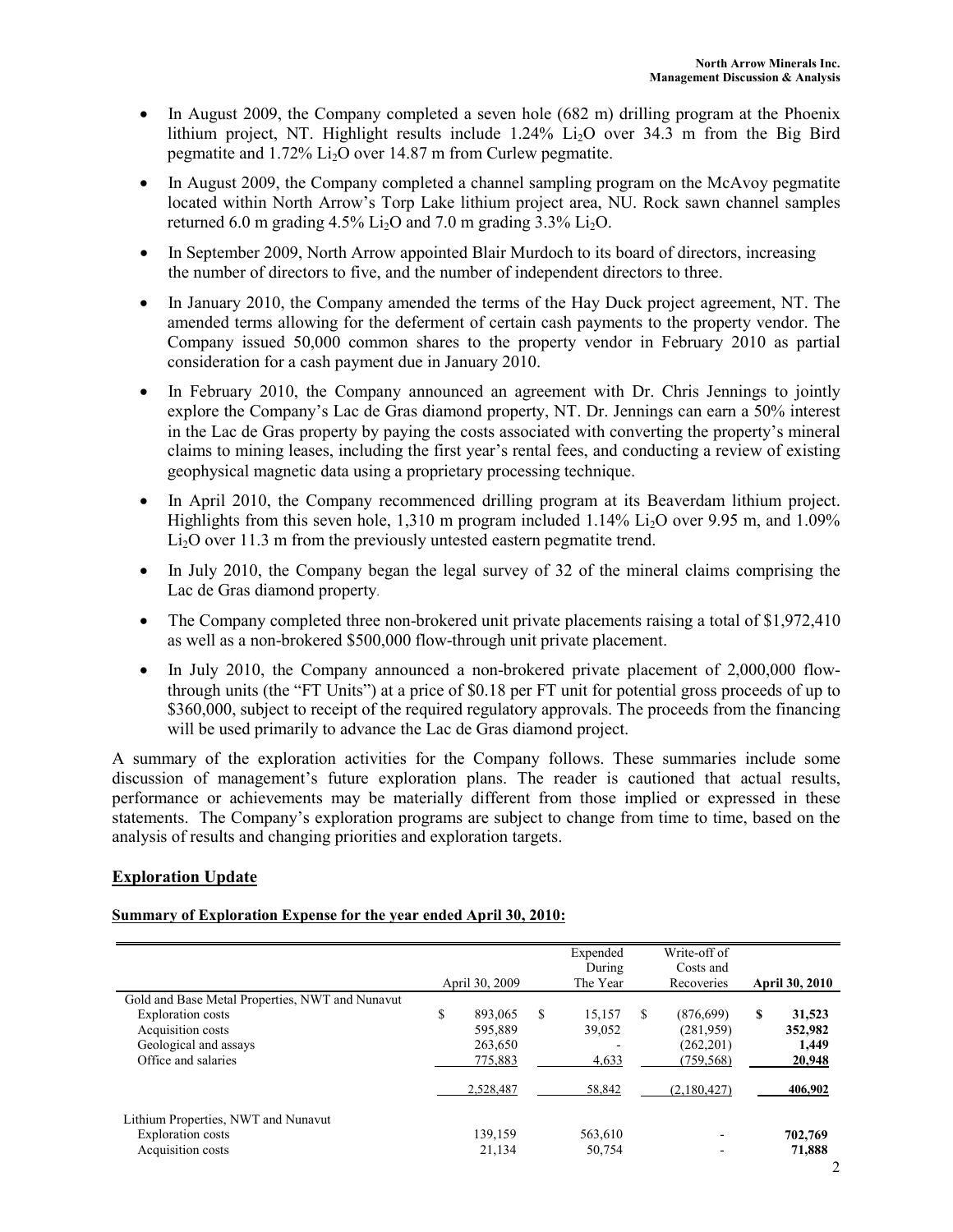| Geological and assays<br>Office and salaries |   | 3,197<br>26,745 | 15,712<br>35,657 |    |             |   | 18,909<br>62,402 |
|----------------------------------------------|---|-----------------|------------------|----|-------------|---|------------------|
|                                              |   | 190,235         | 665,733          |    |             |   | 855,968          |
| Lithium Properties, USA                      |   |                 |                  |    |             |   |                  |
| <b>Exploration costs</b>                     |   | 4,454           | 332,446          |    |             |   | 336,900          |
| Acquisition costs                            |   |                 | 212,505          |    |             |   | 212,505          |
| Geological and assays                        |   |                 | 13,015           |    |             |   | 13,015           |
| Office and salaries                          |   | 371             | 93,852           |    |             |   | 94,223           |
|                                              |   | 4,825           | 651,818          |    |             |   | 656,643          |
| Diamond Properties, NWT and Nunavut          |   |                 |                  |    |             |   |                  |
| <b>Exploration costs</b>                     |   | 33,767          | 5,471            |    |             |   | 39,238           |
| Acquisition costs                            |   | 21,274          | 600              |    | (7, 548)    |   | 14,326           |
| Geological and assays                        |   | 146,436         | 492              |    |             |   | 146,928          |
| Office and salaries                          |   | 78,397          | 9,249            |    |             |   | 87,646           |
|                                              |   | 279,874         | 15,812           |    | (7,548)     |   | 288,138          |
| <b>TOTAL</b>                                 | S | 3,003,421       | \$<br>1,392,205  | S. | (2,187,975) | S | 2,207,651        |

Unless otherwise stated below, the Company's exploration activities are conducted under the supervision of Gordon Clarke, P.Geol. (NT&NU) Vice-President, Exploration of the Company. Mr. Clarke is considered to be a qualified person within the meaning of NI 43-101.

# Lithium Projects – Overview

The Company is currently exploring for lithium in the Tin-Spodumene belt of North Carolina (Beaverdam project), as well as the Phoenix and Torp projects in the Northwest Territories and Nunavut, respectively. The Company also continues to pursue additional lithium project opportunities in North America.

### Beaverdam Lithium Project – North Carolina

In 2009, the Company initiated a lithium exploration program in the Tin-Spodumene belt of North Carolina. This area is historically the world's largest lithium producing region and hosts the past producing Kings Mountain and Bessemer City lithium mines. The respective owners of these mines, Chemetall Foote Corporation and FMC Lithium Inc., continue to maintain and operate lithium processing and research and development facilities in the area. These facilities include FMC Lithium's Center for Lithium Energy and Advanced Research (CLEAR), which is at the forefront of American development of rechargeable lithium ion batteries for electric vehicles and is located just 11 km from the Beaverdam project, where the Company has concluded seven option agreements with private land owners, allowing the Company to evaluate the lithium potential of approximately 420 contiguous acres.

Initial prospecting, mapping and drilling identified up to 37 spodumene-bearing pegmatite bodies within a 1.7 km by 1.0 km area. In the fall of 2009, a twelve-drill hole (1,235 m) diamond drilling program was carried out, testing nine of these pegmatite bodies. All twelve drill holes intersected lithium bearing pegmatites, with reported assays including  $1.54\%$  Li<sub>2</sub>O over 4.67 m and  $1.24\%$  Li<sub>2</sub>O over 13 m.

The Company subsequently carried out a seven hole (1,310 m) from April to June of 2010. Drill holes 10- BD-13 through 10-BD-15 were drilled along a 500 m strike length of the eastern pegmatite trend. All holes were drilled at an angle of -45 degrees and each encountered between 4 and 6 mineralized pegmatites exceeding 2 m in width with highlight intervals including 1.14% Li2O over 9.95 m starting at 116.9 m in 10-BD-13 and 1.09% Li2O over 11.3 m starting at 193.25 m in 10-BD-14.

Drill holes 10-BD-16 through 10-BD-18 tested the central pegmatite trend along the same east-west section. Each hole was drilled at an angle of -45 degrees and encountered between six and eight pegmatite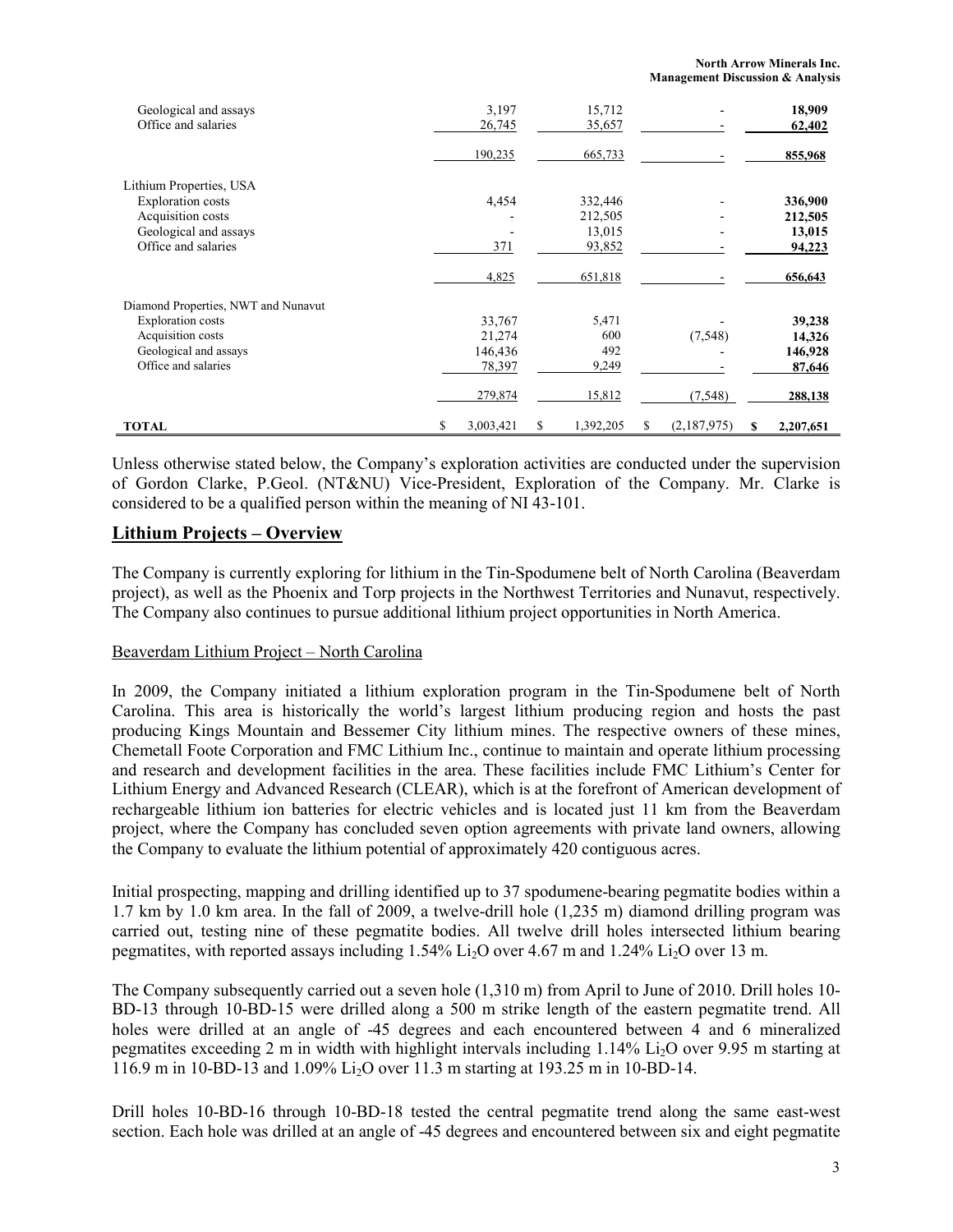dykes exceeding 2 metres in width. Highlight intervals include 10-BD-17 which encountered 1.43% Li<sub>2</sub>O over 10.97 m starting at 63.1 m, including  $2.74\%$  Li<sub>2</sub>O over 1.9 m starting at 72.1 m.

The final hole of the program (10-BD-19) tested a well exposed pegmatite in the central part of the property but failed to hit the target at depth. It is possible the pegmatite mapped at surface is faulted off or dipping in the opposite direction. Further drilling is required.

The current drilling program has confirmed the presence of numerous spodumene pegmatites within the Beaverdam property. Additional drilling is required to define the along strike and down dip continuity of the pegmatite trends identified within the property. Drilling results returned to date continue to highlight the project's potential for discovery of an American domestic lithium source.

#### Phoenix Lithium Project – Northwest Territories

The Company's Phoenix project is located in the Aylmer Lake area of the Northwest Territories, approximately 60 km east of existing winter road infrastructure that services the Ekati and Diavik diamond mines. The Company has identified nine localities where spodumene-bearing pegmatite dikes are located. The two most important localities are the large Big Bird and Curlew pegmatites. The Big Bird pegmatite has been mapped over a 1,200 m strike length with observable widths up to 80 m. Channel sampling has returned assays of up to 3.13 % Li<sub>2</sub>O over 1.60 m and drilling returned assays of up to 1.24% Li2O over 34.3 m. The Curlew pegmatite has been mapped over a 400 m strike length with observable widths to 20 m. Surface grab samples have returned grades of up to  $3.62\%$  Li<sub>2</sub>O and drilling returned  $1.72\%$  Li<sub>2</sub>O over 14.87 m.

The significant surface assays and the grades and widths returned from a limited exploration drilling program (682 m in seven holes in the summer of 2009) illustrate the potential for the 23,026 acre Phoenix project area to host a number of large lithium rich pegmatites.

Exploration work on the Phoenix Project is carried out under the authority of a land use permit granted in July 2009 by the Mackenzie Valley Land and Water Board. In August 2009, the Company, along with the Attorney General of Canada, received notification that it had been named as a Respondent with respect to a Notice of Application to the Federal Court of Canada. The Applicants to the Notice, including the Yellowknives Dene First Nation and Lutsel K'e Dene First Nation, seek, among other things, the cancellation of the July 2009 land use permit and orders directing both the Canadian Government and North Arrow to consult with and accommodate the Applicants in respect of their rights, including their known and asserted Aboriginal and Treaty rights. The Company has filed a Notice of Appearance with the Federal Court, however the Company is not an active participant in the proceedings as it believes the matter to be resolved is between the First Nation Applicants and the Federal Government. The hearing for the case took place in Yellowknife Northwest Territories on June  $24<sup>th</sup>$  and  $25<sup>th</sup>$  2010. Judgment is pending.

### Torp Lake Lithium Project – Nunavut

The Torp Lake project is located in Nunavut, 30 km southwest of tidewater on the Arctic coast and 245 km east southeast of the Hamlet of Kugluktuk. The project consists of two claims totaling 4,958.4 acres that contain the McAvoy lithium rich pegmatite.

Two rock sawn channel samples were collected in the fall of 2009 to test high concentrations of spodumene that are observable within the McAvoy pegmatite over a 110 m interval and widths of 10 to 15 m. The samples located 78 m apart returned 6.0 m grading 4.5% Li2O and 7.0 m grading 3.3% Li2O. These very high assay results were also associated with low iron values indicating the potential of the McAvoy pegmatite as a source of a high quality technical grade spodumene product. The Company is having samples of the pegmatite evaluated to determine the quality of the spodumene. Pending results of this evaluation further exploration of the property may be warranted and would include testing the down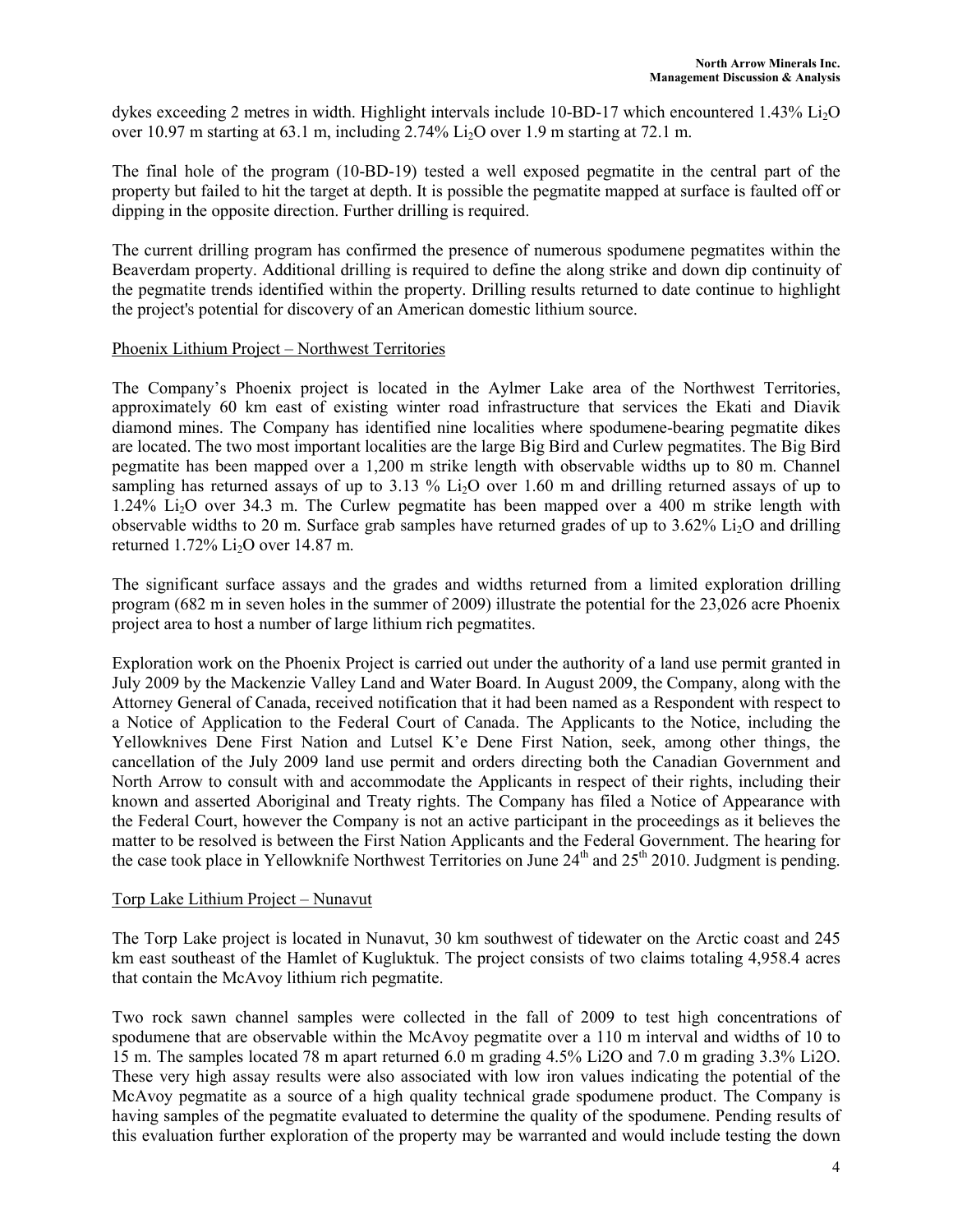dip and additional along strike potential of the McAvoy pegmatite using ground geophysical surveys and drilling.

# Diamond, Gold, and Base Metal Projects

### Lac de Gras Project – Northwest Territories

The Lac de Gras project is located within the prolific Lac de Gras diamondiferous kimberlite field in Canada's Northwest Territories. The property directly adjoins the mineral leases that host the Diavik diamond mine, located 10 km to the north. The Ekati diamond mine is located within 40 km to the northwest. The kimberlites of the Diavik and Ekati diamond mines are among the richest diamond deposits in the world.

In early 2010, Dr. Chris Jennings carried out a comprehensive review of detailed airborne geophysical coverage for the project area using a proprietary geophysical technique. This same processing technique has been used on geophysical data collected outside of, but proximal to, the Lac de Gras property and in 2008 resulted in the discovery of diamondiferous kimberlites. From his review, Dr. Jennings selected 70 priority targets and in February 2010 entered into an agreement to jointly explore the project area with the Company. Under the terms of the agreement, Dr. Jennings can earn a 50% interest in the Lac de Gras diamond property by paying the full legal survey costs required to convert selected existing mineral claims to mining leases, paying the first year's rental fees for the mining leases, and conducting a review of existing geophysical magnetic data. The Company will be responsible for funding the first \$1,000,800 in exploration expenditures on the property, subsequent to which exploration of the Lac de Gras property will be carried out based upon a 50/50 joint venture. Dr. Jennings participated in the March 2010 nonbrokered private placement, purchasing 2,780,000 units at \$0.18/unit (see "Financings" below).

A legal survey of 32 claims totaling 80,420.5 acres is underway, to take the claims to mining lease status. Permit issuance is expected within 42 days of the acceptance date. If the permit is issued at this time, it would allow for an early September diamond drilling program of 1,500 m comprised of approximately ten to twelve targets which have been prioritized by the August ground geophysical program. Additional work planned for 2010 will include ground geophysics and drilling of selected targets.

### Hammer Project- Nunavut

The Hammer project is located in the Coronation diamond district of Nunavut and is a joint venture between Stornoway (75%) and the Company (25%). In July 2009, Stornoway Diamond Corporation ("Stornoway") notified the Company that a new kimberlite had been discovered on the Hammer property which is a joint venture between North Arrow (25%) and Stornoway (75%). Kimberlite bedrock was found within a prominent topographic low feature that is 225m long, between 15 and 100m wide, and has a surface expression of approximately 1 hectare. Previous work has discovered kimberlite outcrop associated with a large (1 hectare) topographic low. A diamond (+0.106mm) has been recovered from a small sample of the kimberlite (6.6 kg) collected when the kimberlite was discovered in 2008. A ground geophysical program is planned for the summer of 2010. Stornoway is the project operator.

### Canoe Lake Project - Nunavut

The Canoe Lake Project is located in the High Lake volcanic belt, approximately 190 km south southeast of Kugluktuk and 25 km south of the High Lake base metal deposit. The Canoe Lake Project is under option to Minerals and Metals Group ("MMG") and hosts a number of mineral occurrences including the Canoe Lake base metal and Bamako gold showings.

In the fall of 2009, drilling was carried out in the Canoe Lake area by MMG on one of a series of conductors interpreted from a 2008 time domain electromagnetic ground geophysical survey. Drilling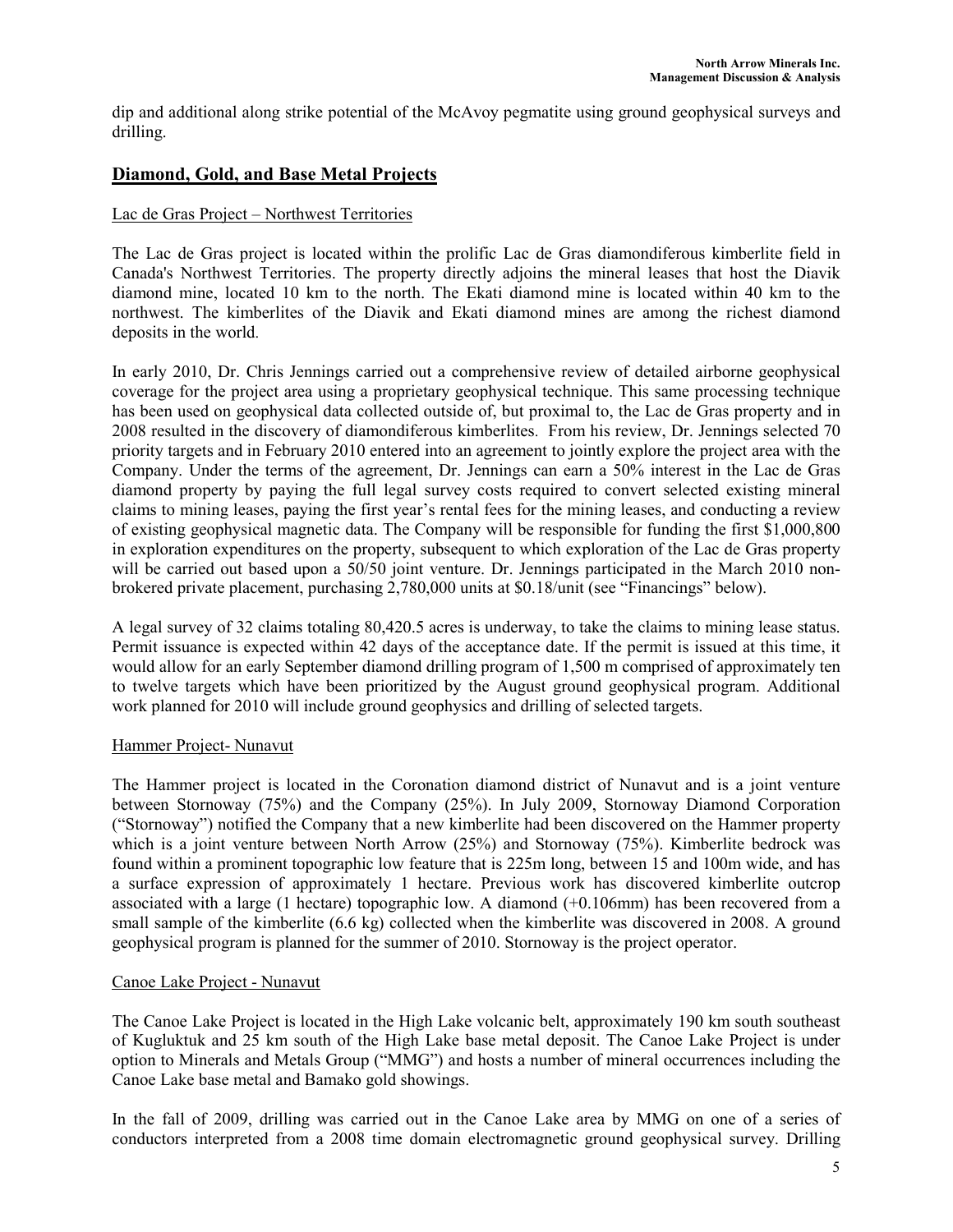intersected stringer sulphide mineralization and alteration indicative of hydrothermal fluid movement representing volcanogenic massive sulphide deposition systems. A number of other geophysical targets including a response coincident with the original Canoe Lake showing remain to be tested.

Under the terms of the option agreement, MMG could earn a 70% interest in the property by spending \$3 million prior to December 2010. MMG has not fulfilled expenditure requirements, and has notified the Company that it does not plan to carry out additional work in 2010. The Company is currently evaluating plans for this Project.

### Hay Duck Project – Northwest Territories

On May 29, 2008, the Company and Strongbow entered into an option agreement whereby the Company may earn a 100% interest in the Hay Duck property by reimbursing certain expenditures incurred to-date by Strongbow and assuming the annual option payments due under the original, underlying option agreement. The third party agreement, dated May 2007, required staged cash payments totalling \$500,000 over five years (\$17,500 previously paid by Strongbow). The third party option holder will retain a 2.5% NSR of which 1% can be purchased at anytime for \$500,000. An additional 1% of the royalty can be purchased at any time for \$2,000,000. Upon the Company incurring \$5,000,000 in exploration on the property, Strongbow may elect to back-in to 40% of the Company's interest in the property by funding the next \$5,000,000 in exploration expenditures. In certain circumstances, Strongbow has the option to elect to acquire a 1% NSR in place of exercising the back-in right. The Company may purchase one-half (0.5%) of the NSR at any time for \$500,000.

In April 2009, the terms of the third party option agreement were amended and the Company issued 50,000 common shares at a value of \$7,500 in May 2009 as partial consideration for a \$25,000 cash payment due under the terms of the agreement. The Company was required to make the remaining cash payment of \$17,500 by January 1, 2010. In January 2010, the terms of the April 2009 agreement were amended. The amended agreement postpones the due dates of three future annual cash option payments totalling \$450,000. These future option payments will be payable by the Company annually, following receipt of a land use permit which allows the Company to drill at the Hay Duck property. As partial compensation for amending the agreement, the Company issued 50,000 common shares to the property vendor in February 2010. At the date of issuance, the common shares had a fair value of \$9,750, which has been applied against the payment due January 1, 2010. The remainder of the January 2010 payment will be paid by the Company upon receipt of a land use permit for the Hay Duck property.

# Other Exploration Properties

The Company maintains an interest in a number of additional, non-material exploration properties. The Company continues to review the available exploration data associated with these properties in an effort to evaluate ways to further advance these properties. Included in these properties are the Hope Bay Gold property in Nunavut, and the Anialik and Rush Lake base metal properties in Nunavut.

### Investor Relations

In September 2009, the Company retained the services of the Windward Agency to provide assistance with Company's Investor Relations and Public Relations efforts, at a rate of \$4,000 US per month. The agreement may be terminated with two weeks written notice.

Effective April 1, 2010, the Company retained the services of Pierre Anglos, to provide investor relation services at a monthly fee of \$6,500 per month, for an initial term of six months, with a firm commitment for three months (the "Guaranteed Period"). Upon completion of the Guaranteed Period, the agreement can be terminated with fifteen days advance written notice. The Company also granted 300,000 stock options to Pierre Anglos, pursuant to the terms of its stock option plan. The options are exercisable until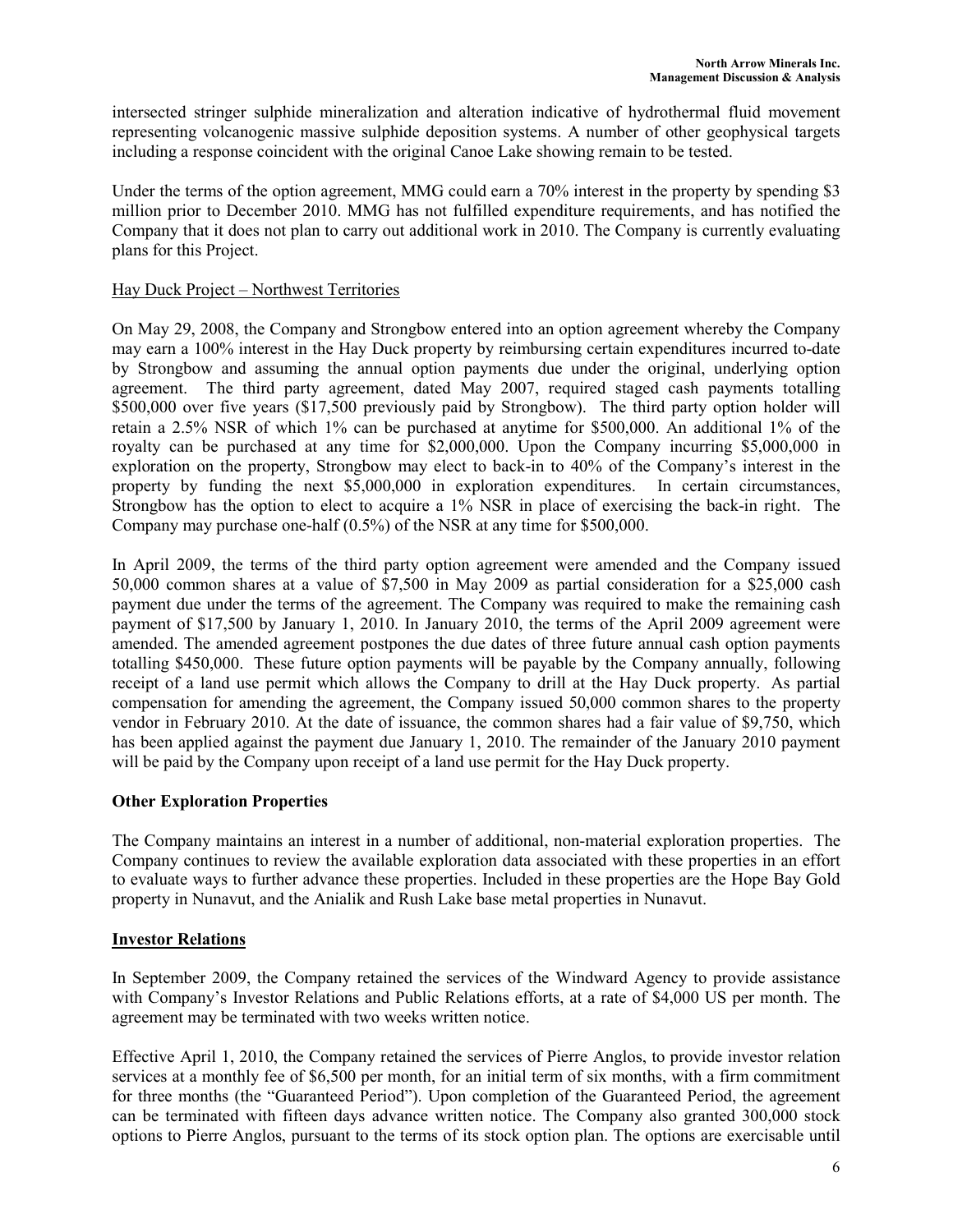March 26, 2015; 150,000 options are exercisable at \$0.19 and the remaining 150,000 options are exercisable at \$0.25.

# Results of Operations

The Company's principal business activity is the acquisition and exploration of mineral properties. The Company currently has mineral property interests in the Northwest Territories and Nunavut, Canada and North Carolina, USA.

During the year ended April 30, 2010 (the "Current Year"), the Company recorded a loss of \$2,755,107 (\$0.08 loss per share) as compared to a loss of \$3,096,012 (\$0.14 loss per share) for the year ended April 30, 2009 (the "Comparative Year"). The main reason for this difference is a \$1,049,561 decrease in the write-off of mineral properties (Current Year - \$2,180,427; Comparative Year - \$3,229,988). Mineral property write-offs of \$2,180,427 during the Current Year relate mainly to the Anialik property (\$2,078,588) and other non-material properties in NWT and Nunavut (\$101,839), where no exploration programs of significance are planned for the foreseeable future or have been carried out in the last three years. In the Comparative Year, the majority of the write-off relates to capitalized costs for the Pale 1 mineral claim (part of the Silvertip property).

The Company's administrative expenses of \$722,180 increased from \$345,212 in the Comparative Year. Professional fees (Current Year - \$121,454; Comparative Year - \$17,504), and advertising, promotion and travel (Current Year - \$160,391; Comparative Year - \$45,189) had the largest impact on this increase, followed by increases in salaries and benefits (Current Year - \$187,912; Comparative Year - \$101,483), office, miscellaneous and rent expense (Current Year - \$97,324; Comparative Year - \$64,663) and stockbased compensation (Current Year - \$130,276; Comparative Year - \$99,398). In general, administrative expenses have increased as the Company's corporate activity levels have increased. Professional fees are significantly higher as compared to the Comparative Year due to legal fees for a number of property option agreements, and the creation of a U.S. subsidiary, Carolina Lithium Inc. Advertising, promotion and travel includes monthly fees of US \$4,000 for the Windward Agency (effective September 2009) and monthly fees of \$6,500 for Pierre Anglos (effective April 2010). Salaries and benefits are significantly higher as compared to the Comparative Year due to more corporate time as a result of several financings completed during the year.

Assets increased from \$3,255,711 at the April 30, 2009 year-end to \$3,363,074 at April 30, 2010 with capitalized resource property costs decreasing from \$3,003,421 at the April 30, 2009 year-end to \$2,207,651 at April 30, 2010. The Company's cash increased from \$200,486 at the April 30, 2009 yearend to \$1,126,124 at April 30, 2010. Total current liabilities increased from \$104,856 at the April 30, 2009 year-end to \$191,837 at April 30, 2010 and consist primarily of exploration related payables and amounts due to related parties (Current Year - \$76,610; Comparative Year - \$45,184). There was an increase in share capital from \$6,137,617 at the April 30, 2009 year-end to \$8,755,602 at April 30, 2010 due to a number of private placements during the year. In total, the Company issued 15,467,500 common shares for gross proceeds of \$2.5 million. A further 2,427,250 common shares were issued upon exercise of warrants for gross proceeds of \$368,000.

# Selected Annual Information

Unless otherwise noted, all currency amounts are stated in Canadian dollars.

The following table summarizes selected financial data for North Arrow Minerals Inc. for each of the three most recently completed financial years. The information set forth below should be read in conjunction with the audited consolidated financial statements, prepared in accordance with Canadian generally accepted accounting principles, and their related notes.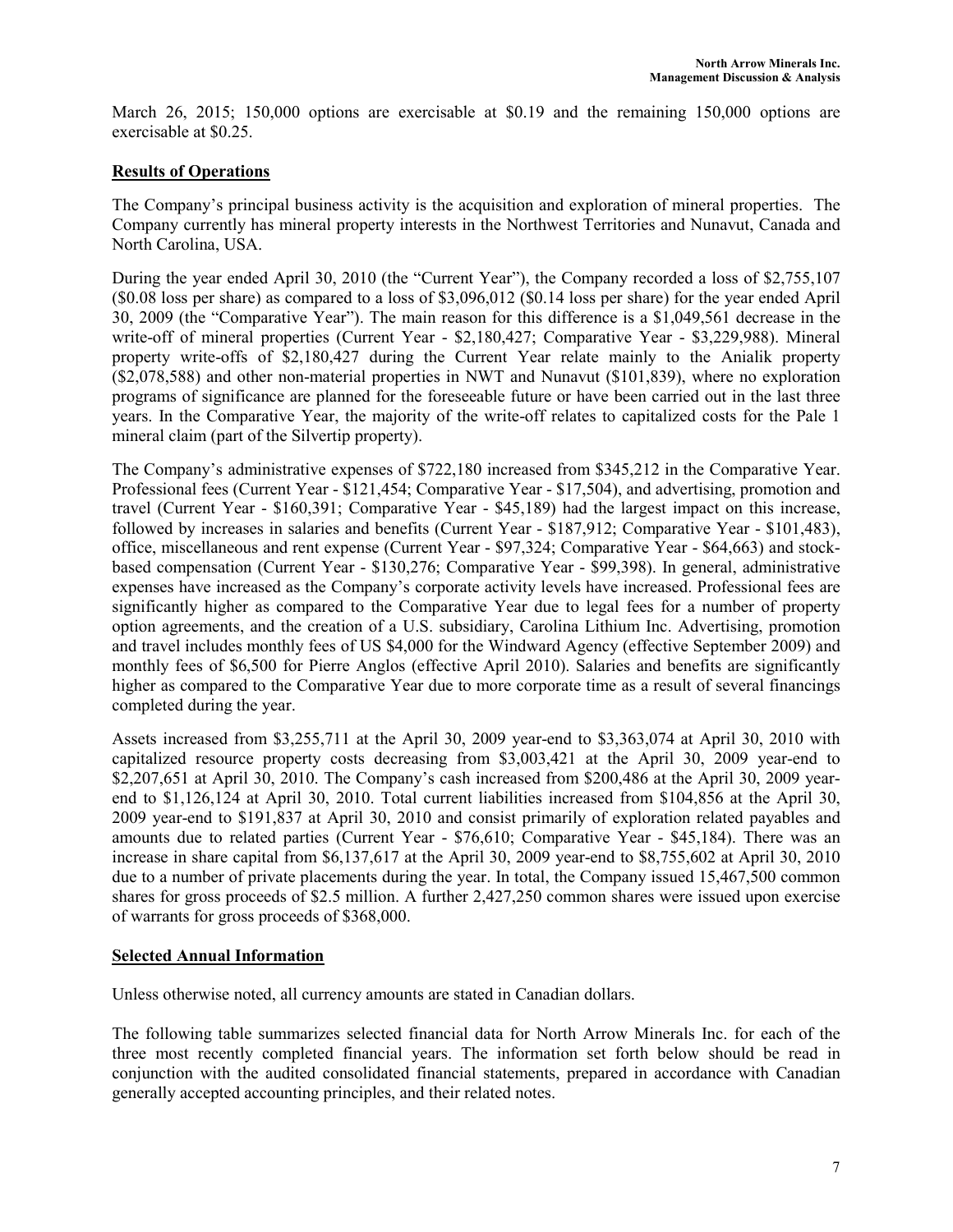|                                                               | <b>Year Ended</b><br><b>April 30, 2010</b> | <b>Year Ended</b><br><b>April 30, 2009</b> | <b>Year Ended April</b><br>30, 2008 |
|---------------------------------------------------------------|--------------------------------------------|--------------------------------------------|-------------------------------------|
| Total revenue                                                 | \$.<br>Nil                                 | S.<br>Nil                                  | \$<br>Nil                           |
| General and administrative expenses, net                      | \$722,180                                  | \$345,212                                  | \$604,138                           |
| Write off of mineral properties                               | \$2,180,427                                | \$3,229,988                                | \$ Nil                              |
| Loss from continuing operations:                              |                                            |                                            |                                     |
| - In total<br>- Basic and diluted loss per Share              | \$2,902,607<br>\$0.08                      | \$3,572,888<br>\$0.16                      | \$281,292<br>\$0.01                 |
| Net loss:<br>- In total<br>- Basic and diluted loss per Share | \$2,755,107<br>\$0.08                      | \$3,096,012<br>\$0.14                      | \$281,292<br>\$ 0.01                |
| <b>Total Assets</b>                                           | \$3,363,074                                | \$3,255,711                                | \$6,993,456                         |
| Total long-term financial liabilities                         | \$Nil                                      | \$Nil                                      | \$476,876                           |

The Company has no source of operating revenue.

The Company has no long-term debt and raises funds for exploration programs and general working capital from equity financings and the exercise of warrants. During the year ended April 30, 2010, the Company financed a significant portion of its exploration programs from the sale of common shares.

### Summary of Quarterly Results

Unless otherwise noted, all currency amounts are stated in Canadian dollars

The following table sets out selected unaudited quarterly financial information North Arrow Minerals Inc. and is derived from the Company's unaudited quarterly consolidated financial statements prepared by management. The Company's interim consolidated financial statements are prepared in accordance with Canadian generally accepted accounting principles and are expressed in Canadian dollars.

|                  |          | Income              | <b>Basic Earnings</b>     | <b>Fully Diluted</b>        |  |
|------------------|----------|---------------------|---------------------------|-----------------------------|--|
|                  |          | or $(Loss)$ from    | (Loss) per share $^{(1)}$ | Earnings (Loss) per         |  |
|                  |          | Continued Operation | from Continued            | share <sup>(1)</sup> - from |  |
|                  |          | and Net Income      | Operation and Net         | Continued Operation         |  |
|                  | Revenues | (Loss)              | Income $(Loss)$           | and Net Income              |  |
| Quarter Ending   |          |                     |                           | (Loss)                      |  |
| April 30, 2010   | Nil      | $(2,150,894)^*$     | (0.00)                    | (0.00)                      |  |
| January 31, 2010 | Nil      | (236, 563)          | (0.01)                    | (0.01)                      |  |
| October 31, 2009 | Nil      | (235, 440)          | (0.01)                    | (0.01)                      |  |
| July 31, 2009    | Nil      | (132, 210)          | (0.00)                    | (0.00)                      |  |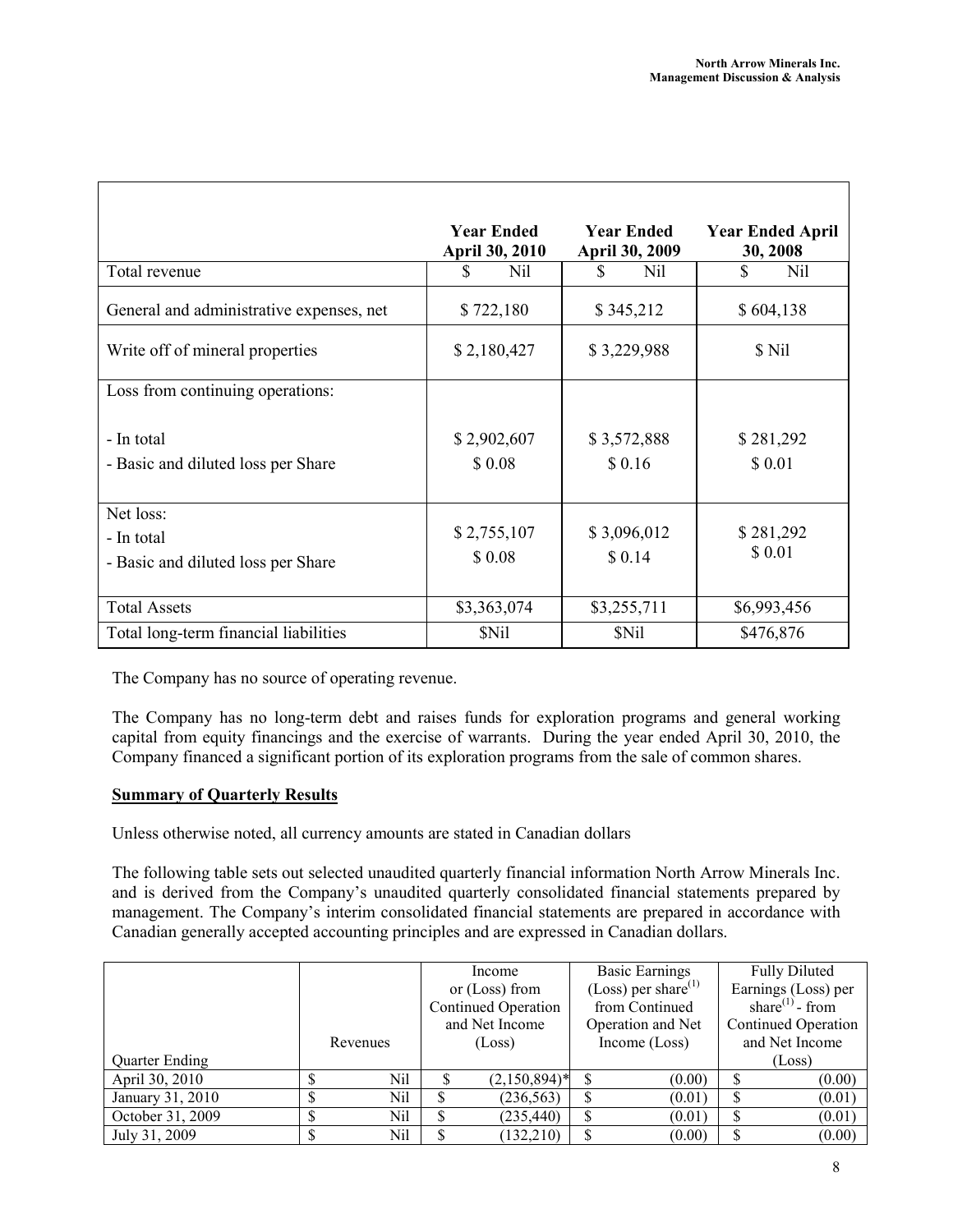| April 30,<br>2009      | لا | Nil   | 75,348*       |     | 0.00   |     | 0.00   |
|------------------------|----|-------|---------------|-----|--------|-----|--------|
| 2009<br>31.<br>January | ل∪ | 202   | 1,893,458     | د ۱ | (0.09) | دا، | (0.09) |
| 2008<br>October 31,    | لا | 2,064 | (1, 181, 306) | ω   | (0.05) |     | (0.05) |
| 2008<br>July 31,       | ل∪ | 0,304 | (96, 596)     | ω   | (0.00) | رل  | (0.00) |

(1) Based on the treasury share method for calculating diluted earnings.

\*includes a future income tax recovery of \$147,500 (2009 - \$476,876) due to the application of EIC-146, "Flowthrough Shares", during the year-ended April 30, 2010 and 2009. This is a non-cash item recorded in compliance with Canadian GAAP.

### Current Quarter

The Company's net loss of \$2,150,894 in the three months ended April 30, 2010 (the "Current Quarter") compares to net income of \$75,348 in the three months ended April 30, 2009 (the "Comparative Quarter") due to a larger write-off of mineral properties (Current Quarter - \$2,093,932; Comparative Quarter - \$325,393), and a lower FIT recovery (Current Quarter - \$147,500; Comparative Quarter - \$476,876). Total administrative expenses increased to \$204,456 in the Current Quarter, as compared to \$69,876 in the Comparative Quarter. The increase in administrative expenses is a reflection of greater activity levels (investor relation conferences, new exploration agreements, creation of a US subsidiary) in the Current Quarter. Loss per share of \$0.00 in the Current Quarter is consistent with the earnings per share of \$0.00 loss per share in the Comparative Quarter.

### Risks and Uncertainties

The Company's financial condition and future prospects are significantly affected by overall economic conditions. The Company has no source of operating revenue and relies on equity financings and warrant exercises to further exploration on its properties.

The Company's corporate and administrative expenses cannot be financed with "flow-through" dollars (restricted for use on "grass-roots" exploration at the Company's Canadian mineral properties) so the Company's management is making decisions with a view to preserving its "hard dollars" for as long as possible. The majority of the Company's expenses are denominated in Canadian Dollars so its exposure to foreign exchange risk is limited. In July 2009, the Company acquired a land position, prospective for lithium, in North Carolina, USA. Exploration activities in the US may increase the Company's risk of litigation and expose the Company to foreign exchange risk.

The majority of the Company's receivables consist of sales tax receivables due from the federal government. From time-to-time, the Company will have receivables from companies with which it has exploration agreements or options. The maximum amount of the Company's exposure to credit risk with respect to its receivables is the carrying value of those receivables as at the balance sheet date.

The Company's liquidity risk, the risk that the Company won't be able to meet its obligations as they come due, has been reduced because the Company successfully completed several equity financings in 2010. The Company's management actively monitors its cash-flow and is making decisions and plans for the rest of 2010 and into 2011 accordingly. Under the terms of a flow-through private placement completed in June 2009, the Company was required to spend \$500,000 on Canadian exploration expense ("CEE") on or before December 31, 2010. The Company had met this expenditure requirement as of April 30, 2010. The Company's mineral properties are all in good standing and the Company has sufficient financial resources to keep those properties in good standing into 2011. The Company regularly reviews its landholdings with a view to reducing or consolidating those landholdings to focus on specific areas of interest and exploration potential.

The Company has no long-term debt and, as of the report date, the Company has positive working capital, which will be used to continue operations and conduct exploration programs on the Company's properties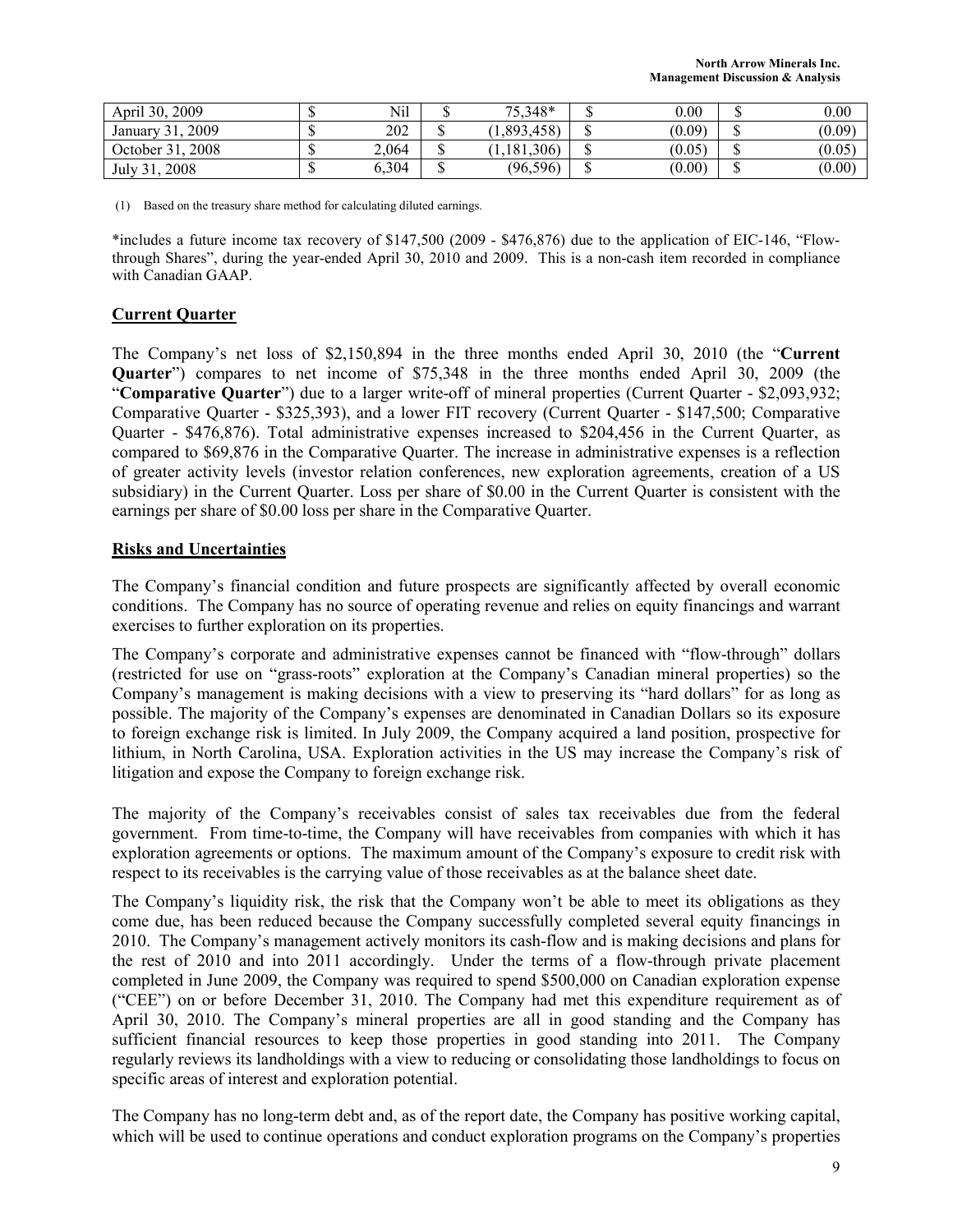over the next year. The most significant expenditures facing the Company in 2010 are those costs associated with maintaining a TSXV listing and the cost of exploring its lithium properties; the Company has only one full-time employee. As of July 28, 2010, the Company has sufficient financial resources for its corporate and administrative expenditures for the next twelve months.

#### Liquidity and Capital Resources

Working capital as at April 30, 2010 was \$961,322 as compared to working capital of \$144,200 at April 30, 2009. Cash increased by \$925,638 in the Current Year (Comparative Year – decreased by \$2,065,311), to \$1,126,124 as at April 30, 2010 (Comparative Year - \$200,486). Cash flow used for operations was \$527,594 (Comparative Year - \$272,785) while cash flows from financing activities increased the Company's cash position by \$2,775,463 (Comparative Year - \$200,000). During the Current Year, the Company issued 15,467,500 common shares for gross proceeds of \$2.5 million. A further 2,427,250 common shares were issued upon exercise of warrants for gross proceeds of \$368,000. A description of the financings completed during the Current Year can be found under the heading "Financings" below.

The Company's primary investing activity is the acquisition and exploration of mineral properties. During the Current Year, the Company spent \$1,322,231 to acquire and explore its mineral property interests (Comparative Year - \$1,992,526). The majority of the Company's expenditures in the Current Year were on its lithium properties in the Northwest Territories, Nunavut and in North Carolina. In the Comparative Year, the Company conducted a much larger exploration program on the Silvertip Project, NU.

As at April 30, 2010, the Company had 3,324,500 outstanding stock options with exercise prices that range from \$0.18 to \$0.40 and 14,497,750 warrants with exercise prices ranging from \$0.10 to \$0.32. A total of 733,750 warrants expired on July 19, 2009 while 2,391,250 warrants were exercised prior to the expiry date, which increased the Company's working capital by \$359,000.

### Financings

In June 2009, the Company completed a non-brokered private placement of 5,000,000 flow-through units ("FT Units") at a price of \$0.10 per FT Unit, for gross proceeds of \$500,000. Each FT Unit consisted of one flow-through common share and one common share purchase warrant. Each warrant is transferable and can be exercised to acquire one common share at a price of \$0.20 per share until June 1, 2010. The Company paid certain finders a fee by the issuance of a total of 240,000 common shares, which represented 6% of the gross proceeds from the sale of FT Units. The Company also issued 300,000 warrants to the finders. Each finder's warrant was exercisable to acquire one common share of the Company at \$0.15 per share until June 1, 2010 and a total of 255,000 warrants were exercised prior to the expiry date. Expenditures from the shares will constitute Canadian exploration expense ("CEE") (as defined in the Income Tax Act) and will be renounced to the subscribers of this private placement for the 2009 tax year.

In August 2009, the Company completed a non-brokered private placement of 2,206,500 units at a price of \$0.22 per unit, for gross proceeds of \$485,430. Each unit consisted of one common share of the Company and one-half of one common share purchase warrant. Each full warrant entitled the holder to purchase one additional common share of the Company. A total of 1,045,750 warrants will expire on February 21, 2011 and 57,500 warrants will expire on February 26, 2011. All warrants are exercisable at a price of \$0.32 per share. Proceeds from this private placement were used to advance the Company's lithium exploration projects in the US and for general working capital. As part of this private placement, the Company paid a finder's fee of \$12,717.

In January 2010, a private company controlled by a director loaned the Company \$100,000 for short-term working capital. In February 2010, the private company loaned the Company an additional \$100,000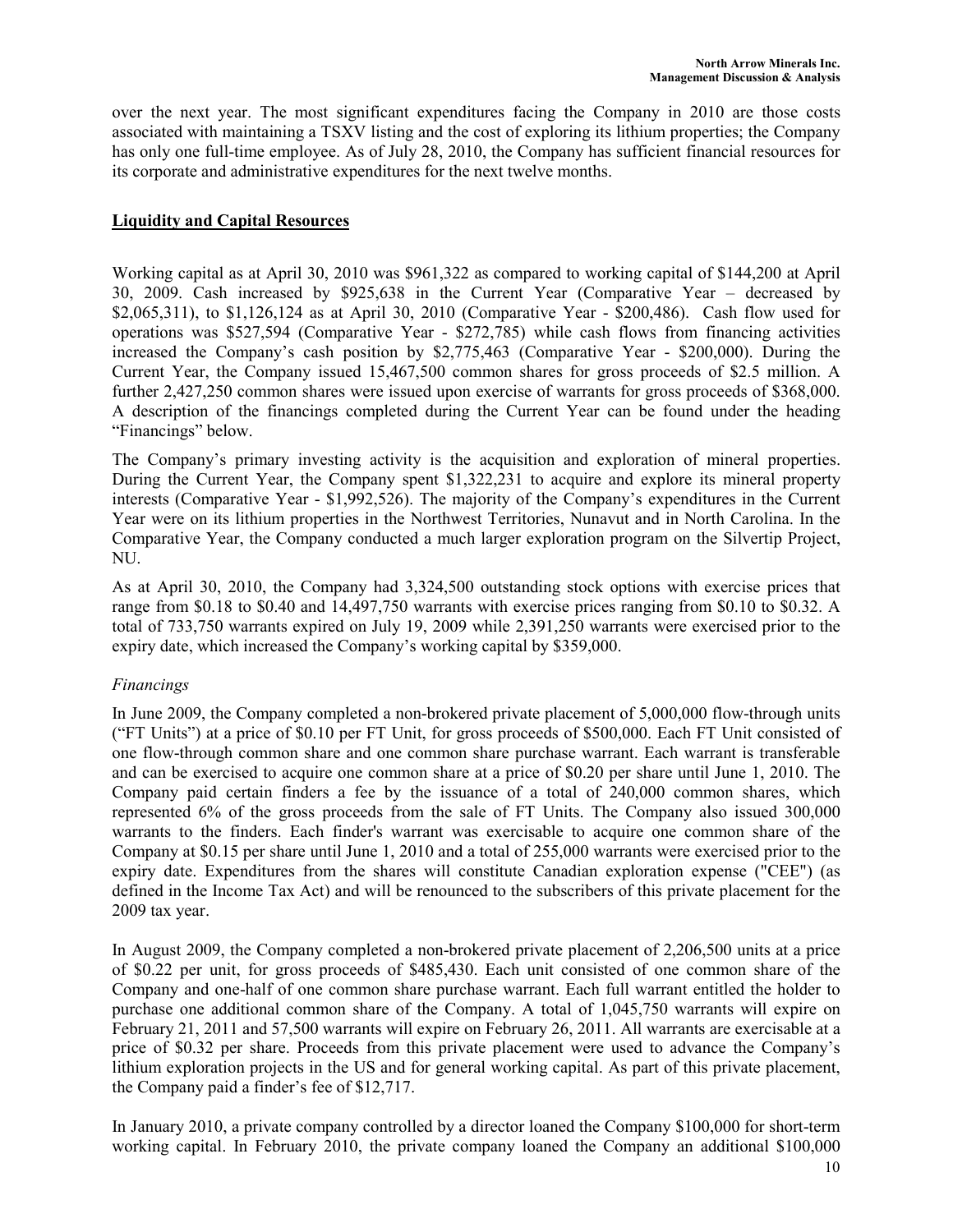bringing the total owed to \$200,000. This amount was evidenced by a promissory note, was unsecured, was not interest bearing and was due March 31, 2010. The Company re-paid the amount in full.

On March 26, 2010, the Company completed a non-brokered private placement of 2,780,000 units at a price of \$0.18 per unit for total gross proceeds of \$500,400. Each unit consisted of one common share of the Company and one-half of one common share purchase warrant. Each full warrant entitles the holder to purchase one additional common share of the Company until March 26, 2011 at a price of \$0.30 per share. The shares issued as part of this private placement and any shares issued upon exercise of the warrants are subject to a hold period until July 27, 2010.

On April 20, 2010, the Company completed a non-brokered private placement of 5,481,000 units at a price of \$0.19 per unit, for total gross proceeds of \$986,580. Each unit consisted of one common share of the Company and one-half of one common share purchase warrant. Each full warrant entitled the holder to purchase one additional common share of the Company until April 20, 2011 at a price of \$0.30 per share. The common shares issued as part of this private placement and any common shares issued upon the exercise of the warrants are subject to a hold period until August 21, 2010.

In July 2010, the Company announced a non-brokered private placement of up to 2,000,000 flow-through units (the "FT Units") at a price of \$0.18 per FT unit. Each FT unit will consist of one flow-through common share of the Company and one half of one non-flow–through share purchase warrant. A full warrant will entitle the holder to purchase one additional common share of the Company at a price of \$0.25 for a period one year from the closing date. The private placement and any finder's fee payable, including any common shares or finder's warrants issued as part of the finder's fee, are subject to certain conditions, including regulatory acceptance.

Actual funding requirements may vary from those planned due to a number of factors, including the progress of exploration activity and the Company's ability to raise additional funds at favourable terms. Management recognizes there will be risks involved that may be beyond their control. The Company intends to continue to use various strategies to minimize its dependence on equity capital, including the securing of joint venture partners where appropriate.

The Company's ability to generate cash is very much affected by the current market conditions, its share price and third party interest in its assets. Fewer dollars are available for investment in the current equity markets. However, recent emphasis on finding "green" energy sources has generated an interest in lithium prospects and the Company is actively exploring for lithium at several of its projects. Dilution to existing shareholders from an equity financing increases as the share price decreases. The Company has no credit facilities that could be used for ongoing operations because it has no operating cash flow. The funds that the Company does have that aren't required in the short-term for exploration or overhead expenditures are invested for up to 90 days in Bankers' Acceptance or Bankers' Deposit Notes to reduce the Company's exposure to credit risk. The Company has no exposure to asset-backed commercial paper nor does the Company have any long-term debt.

The Company's most significant fixed costs relate to salary expense for its one full-time employee and the costs associated with maintaining a TSXV listing. The Company has sufficient financial resources to keep its material landholdings and the majority of its non-material landholdings in good standing into 2011. Furthermore, the Company has also incurred sufficient exploration expenditures on these properties to keep them in good standing with the respective provincial and territorial governments into 2011 as well. All flow-through funds raised in 2009 have been expended as of April 30, 2010. The Company's management actively manages its landholdings in an effort to keep those landholdings with the greatest exploration potential in good standing for as long as possible. The Company's management regularly reviews its cash position against future plans and makes decisions regarding these plans accordingly.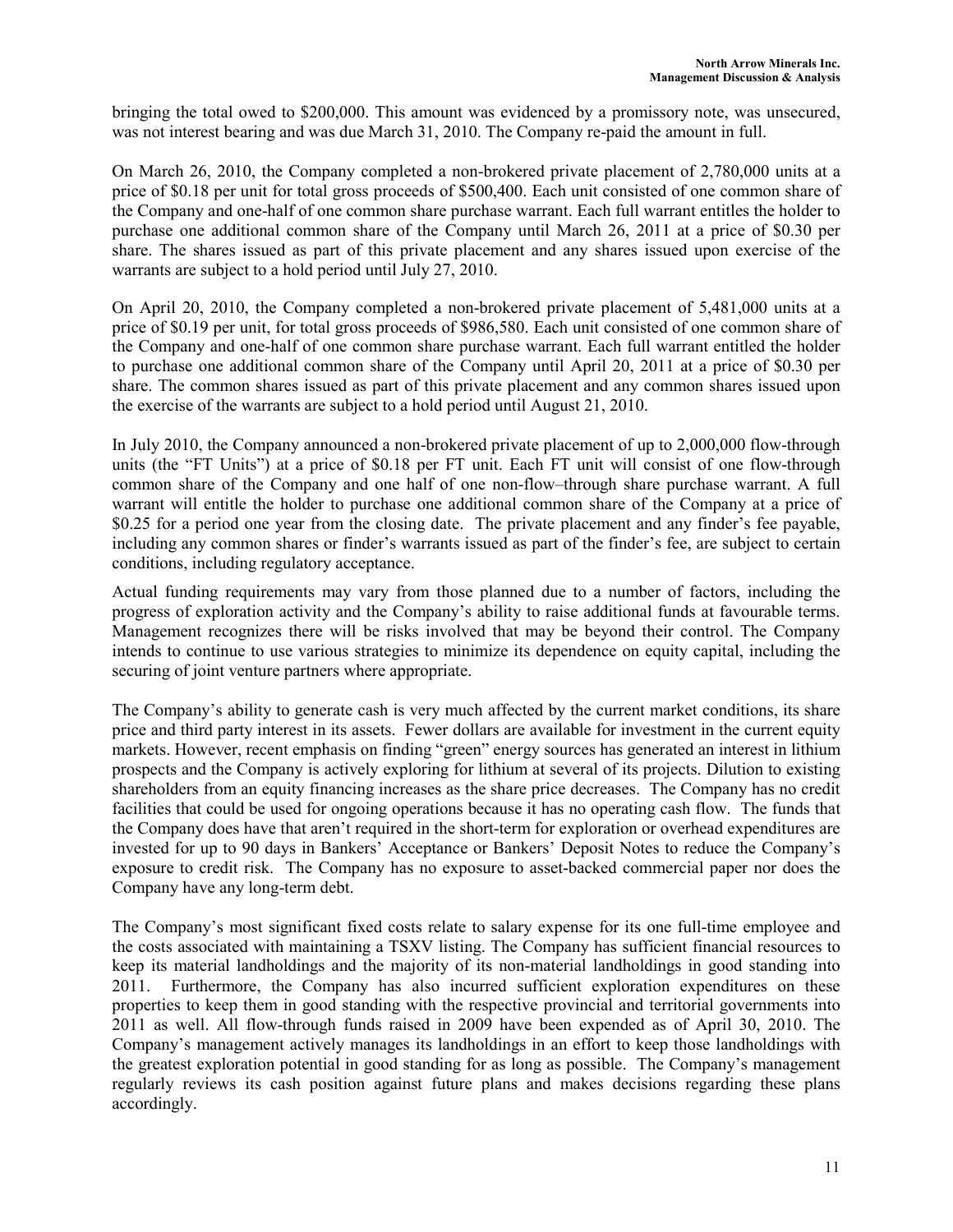The Company expects that additional financings will be required to continue to further exploration efforts at its various exploration properties and to maintain its listing on the TSXV. In the interim, the Company is seeking to maximize the results received from its exploration efforts, to minimize variable expenses to the extent possible and to seek joint venture partners to continue to further exploration of its mineral properties.

### Outstanding Share Data

The Company's authorized capital is unlimited common shares without par value. As at July 28, 2010, there were 44,650,045 common shares issued and outstanding. As at July 28, 2010 the Company had the following options and warrants outstanding:

|          | Number of     | Exercise   |                    |  |
|----------|---------------|------------|--------------------|--|
|          | <b>Shares</b> | Price      | <b>Expiry Date</b> |  |
| Options  | 2,000         | \$<br>0.25 | September 23, 2010 |  |
|          | 78,000        | \$<br>0.25 | March 16, 2011     |  |
|          | 54,000        | \$<br>0.25 | September 15, 2011 |  |
|          | 148,000       | \$<br>0.25 | March 29, 2012     |  |
|          | 1,125,000     | \$<br>0.40 | August 7, 2012     |  |
|          | 1,410,000     | \$<br>0.20 | June 4, 2014       |  |
|          | 200,000       | \$<br>0.30 | September 2, 2014  |  |
|          | 150,000       | \$<br>0.19 | March 26, 2015     |  |
|          | 150,000       | \$<br>0.25 | March 26, 2015     |  |
|          | 3,317,000     |            |                    |  |
| Warrants | 1,045,750     | \$<br>0.32 | February 21, 2011  |  |
|          | 4,000,000     | \$<br>0.10 | February 26, 2011  |  |
|          | 57,500        | \$<br>0.32 | February 26, 2011  |  |
|          | 1,390,000     | \$<br>0.30 | March 26, 2011     |  |
|          | 2,740,500     | \$<br>0.30 | April 20, 2011     |  |
|          | 9,233,750     |            |                    |  |
|          |               |            |                    |  |

### Transactions with Related Parties

Related party transactions disclosed in Note 7 of the audited consolidated financial statements for the years ended April 30, 2010 and 2009 are as follows:

|                                                      | <b>April 30, 2010</b> | April 30, 2009 |
|------------------------------------------------------|-----------------------|----------------|
| Strongbow, a company with two common directors and a |                       |                |
| officer<br>common                                    | $28,364$ \$           | 17,026         |
| Stornoway, a company with a common officer           | 7,301                 | 514            |
| Directors                                            | 40,945                | 27,644         |
|                                                      | 76,610                | 45,184         |

a) During the year ended April 30, 2010, the Company paid or accrued \$133,982 (2009 - \$61,212) for shared technical services and rent to Strongbow. As at April 30, 2010, Strongbow owned approximately 10.94% (2009 – 18.67%) of the Company's issued and outstanding shares.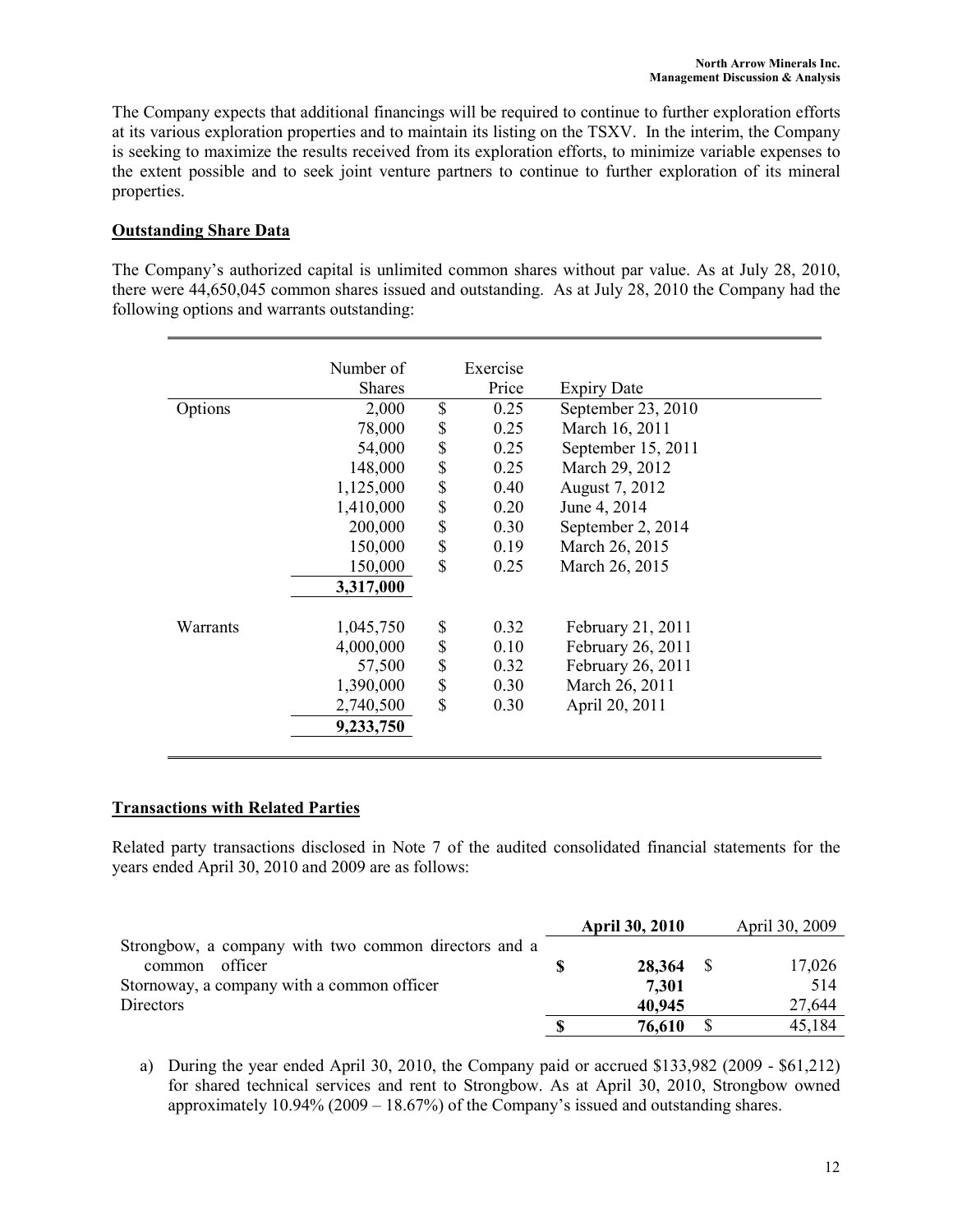- b) During the year ended April 30, 2010, the Company paid or accrued \$31,072 (2009 \$13,181) for administrative and accounting services to Stornoway.
- c) During the year ended April 30, 2010, the Company paid \$7,350 (2009 \$1,512) for technical services to a private company controlled by a director.

### Promissory Note Payable

In January 2010, a private company controlled by a director loaned the Company \$100,000 for short-term working capital. In February 2010, the private company loaned the Company an additional \$100,000 bringing the total owed to \$200,000. This amount was evidenced by a promissory note and was unsecured, bearing no interest and was due on March 31, 2010 (paid).

These transactions were in the normal course of operations and were measured at the exchange value, which represented the amount of consideration established and agreed to by the related parties.

### Critical Accounting Estimates

The preparation of the Company's consolidated financial statements requires management to make estimates and assumptions. These estimates and assumptions affect the reported amounts of assets and liabilities, the disclosure of contingent assets and liabilities as well as the reported expenses during the reporting period. Such estimates and assumptions affect the determination of the potential impairment of long-lived assets, estimated costs associated with reclamation of exploration properties and the determination of stock-based compensation and future income taxes. Management re-evaluates its estimates and assumptions on an ongoing basis; however, due to the nature of estimates, actual amounts could differ from its estimates. The most critical accounting policies upon which the Company depends are those requiring estimates of impairment, assumptions about fair value and future income taxes.

The Company's current market price and the volatility of the Company's market price will affect the estimates made for stock-based compensation. The volatility of the Company's stock price and the stock price at the grant date have the most significant impact on the estimate of fair value of stock-based compensation.

The Company uses the guidance set out in AcG-11 as the basis for determining whether its mineral properties should be written off. Paragraph 16 AcG-11 sets out factors that may indicate the need for a write-down:

- a) unfavourable changes in the property or project economics;
- b) an inability to access the site;
- c) environmental restrictions on development;
- d) an inability to create an efficient distribution mechanism; and
- e) political instability of the region in which the property is located.

Paragraph 18 AcG-11 states: "In addition to the above general presumption, there should be a presumption of impairment in the carrying amount of property, plant and equipment and intangible assets of enterprises in the development stage engaged in extractive operations when any of the following conditions exist:

- a) the enterprise's work program on a property has significantly changed so that previously identified resource targets or work programs are no longer being pursued;
- b) exploration results are not promising and no more work is being planned for the foreseeable future; or
- c) remaining lease terms are insufficient to conduct necessary studies or exploration work.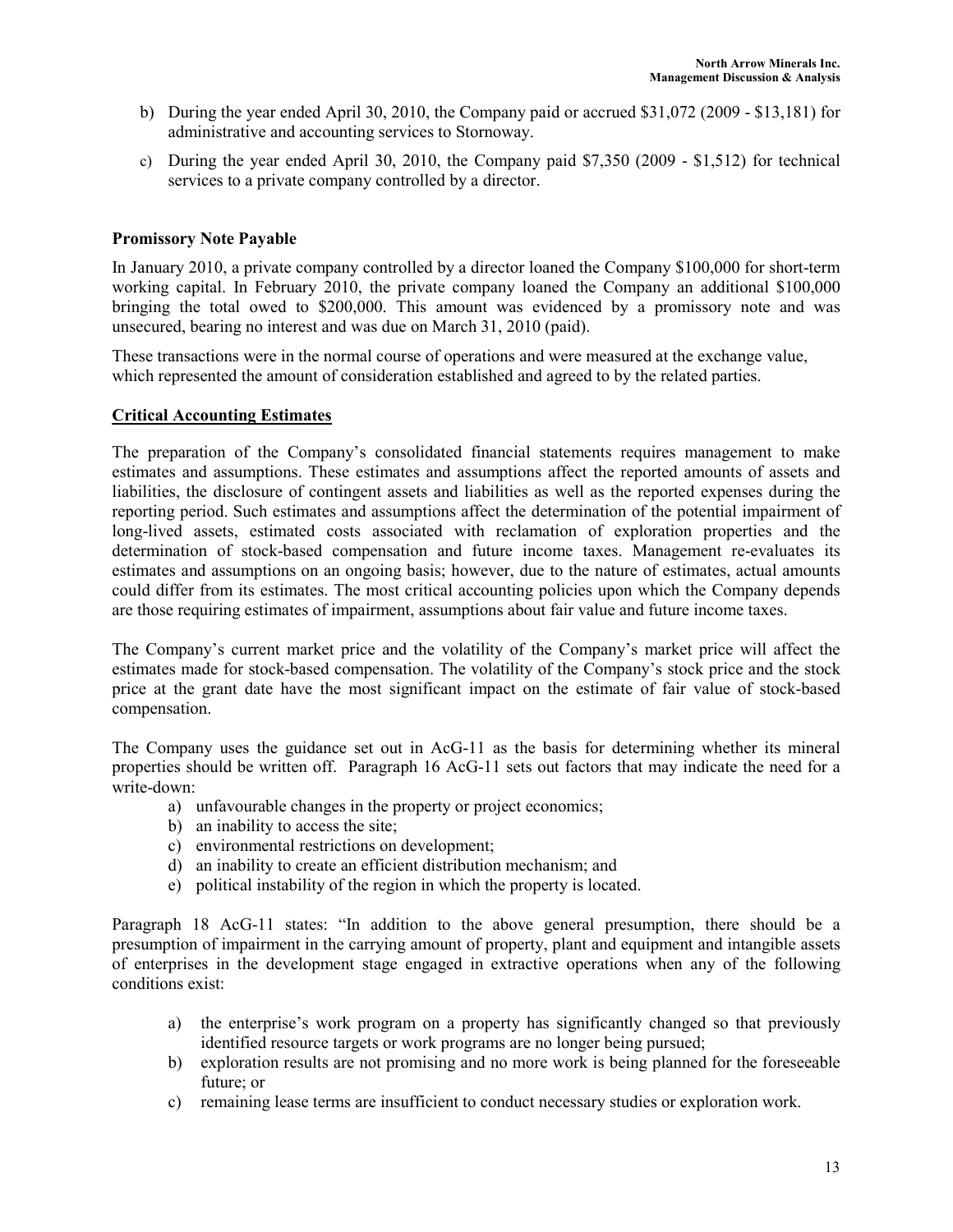Using these conditions as a guideline for estimating whether an impairment exists on its mineral properties and based on the Company's plan to further evaluate and advance these properties by analyzing results received to-date, management has determined that as of April 30, 2010 capitalized exploration and acquisition costs of \$2,078,588 for the Anialik property and \$101,839, which relate to various nonmaterial properties in NWT and Nunavut, should be written off because no exploration programs of significant are planned for the foreseeable future.

# Changes in Accounting Policies

### Goodwill and intangible assets

The Company adopted the CICA recommendations pertaining to goodwill and intangible assets (Section 3064), which establishes revised standards for the recognition, measurement, presentation and disclosure of goodwill and intangible assets. The new standard also provides guidance for the treatment of preproduction and start-up costs and requires that these costs be expensed as incurred. The adoption of this section did not have a significant impact on the Company's consolidated financial statements.

### Amendment to Financial Instruments – Disclosures

In June 2009, the CICA amended Section 3862, "Financial Instruments – Disclosures" to require enhanced disclosure about the fair value assessments of the financial instruments. The new disclosures are based on a fair value hierarchy that categorizes financial instruments measured at fair value at one of three levels according to the reliability of the inputs used to estimate the fair values. The fair value of assets and liabilities included in level 1 are determined by reference to quoted prices in active markets for identical assets and liabilities. Assets and liabilities in level 2 are valued using inputs other than quoted prices for which all significant inputs are based on observable market data. Level 3 valuations are based on inputs that are not based on observable market data. The adoption of this revised section did not result in a material impact on the Company's consolidated financial statements.

# Recent Accounting Pronouncements

# Business combinations

In January 2009, the CICA issued the new handbook Section 1582 - Business Combinations ("Section 1582"), 1601 – Consolidated Financial Statements ("Section 1601") and 1602 – Non-controlling Interests ("Section 1602") which replaces CICA Handbook Section 1581 – Business Combinations and 1600 – Consolidated Financial Statements. Section 1582 establishes standards for the accounting for business combinations that is equivalent to the business combination accounting standard under International Financial Reporting Standards ("IFRS"). Section 1582 is applicable for the Company's business combinations with acquisition dates on or after February 1, 2011. Early adoption of this Section is permitted. Section 1601 together with Section 1602 establishes standards for the preparation of consolidated financial statements. Section 1601 is applicable for the Company's interim and annual consolidated financial statements for its fiscal year beginning February 1, 2011. Early adoption of this Section is permitted. If the Company chooses to early adopt any one of these Sections, the other two sections must also be adopted at the same time.

# International financial reporting standards

The Canadian Accounting Standards Board recently confirmed that IFRS will replace Canadian standards and interpretations on January 1, 2011. The process of changing from current Canadian GAAP to IFRS will be a significant undertaking that may materially affect reported financial position and results of operations, and also affect certain business functions. The Company will be required to prepare fully IFRS compliant financial statements for the year ended April 30, 2012, with the first interim financial statements prepared under IFRS for the three-month period ended July 31, 2011.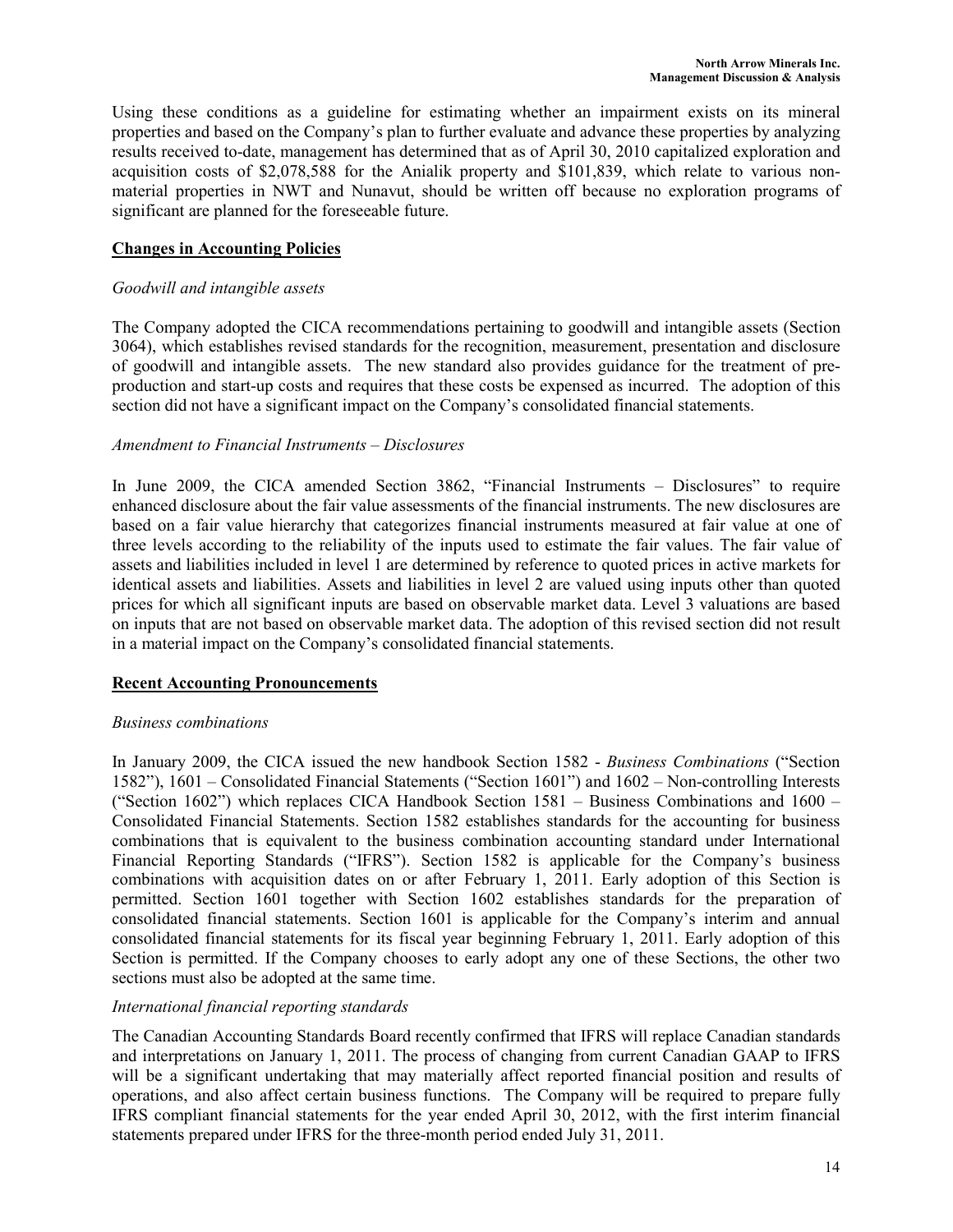The Company's conversion plan consists of four phases: scoping and planning, detailed assessment, implementation and post implementation. The Company has completed the scoping and planning stage and is now in the detailed assessment stage. The Company has not commenced the implementation and the post implementation stages. While the Company has begun the detailed assessment process, the financial reporting impact of the transition to IFRS cannot be reasonably estimated at this time. IFRS education and reports to the Audit Committee commenced in calendar 2009 and continues to be ongoing.

### First-Time Adoption of IFRS

"First-Time Adoption of International Financial Reporting Standards" ("IFRS 1"), provides entities adopting IFRSs for the first time with a number of optional exemptions and mandatory exceptions, in certain areas, to the general requirement for full retrospective application of IFRSs. The most significant IFRS 1 exemptions that are expected to apply to the Company upon adoption are summarized as follows:

- 1. Use the mandatory IFRS 1election for estimates. An entity's estimates under IFRS at the date of transition to IFRS must be consistent with estimates made for the same date under previous GAAP, unless there is objective evidence that those estimates were in error;
- 2. Choose the IFRS 1 election for IFRS 2 Share-Based Payments, which allows an exemption from retroactive restatement of equity instruments granted after November 2, 2002, but vested prior to transition;
- 3. Choose not to use the IFRS 1 election for IAS 16 Property, Plant and Equipment, which allows an entity to measure an item of PPE at its fair value at the date of transition and use that fair value as its deemed cost;
- 4. Choose to use the IFRS 1 election for IFRIC 1 Changes in Existing Decommissioning, Restoration and Similar Liabilities, which alleviates an entity from re-measuring provisions at every reporting date from the inception of the provision to the IFRS transition date;
- 5. Choose to use the IFRS 1 election for IFRS 3R Business combinations, which allows a firsttime adopter of IFRS to not apply IFRS 3R retrospectively to past business combinations;
- 6. Choose to use the IFRS 1 election for IAS 32 Borrowing Costs, which allows a first-time adopter to elect to apply this standard prospectively to qualifying assets, either on the date of transition or at any date prior to transition.

The following mandatory IFRS 1 exemptions are not applicable for the Company:

- Derecognition of financial assets and financial liabilities;
- Hedge accounting;
- Non-controlling interest.

Management has determined that additional analysis is required for the following standards before a decision on the IFRS 1 exemptions can be made:

- Cumulative translation differences as the Company's functional currency is the Canadian Dollar;
- Leases:
- Designation of previously recognized financial instruments;
- Fair value measurement of financial assets or financial liabilities at initial recognition.

### Expected Areas of Significance

| Standard          | Description                                                                     |
|-------------------|---------------------------------------------------------------------------------|
| Share based       | The Company will need to apply the graded vesting method for all stock option   |
| payments          | grants. This is not expected to have a material change upon transition to IFRS. |
| (IFRS 2)          |                                                                                 |
| Exploration for   | The Company currently capitalizes all acquisition, exploration and evaluation   |
| and evaluation of | costs as assets therefore, there will be no change upon transition to IFRS.     |
| mineral resources |                                                                                 |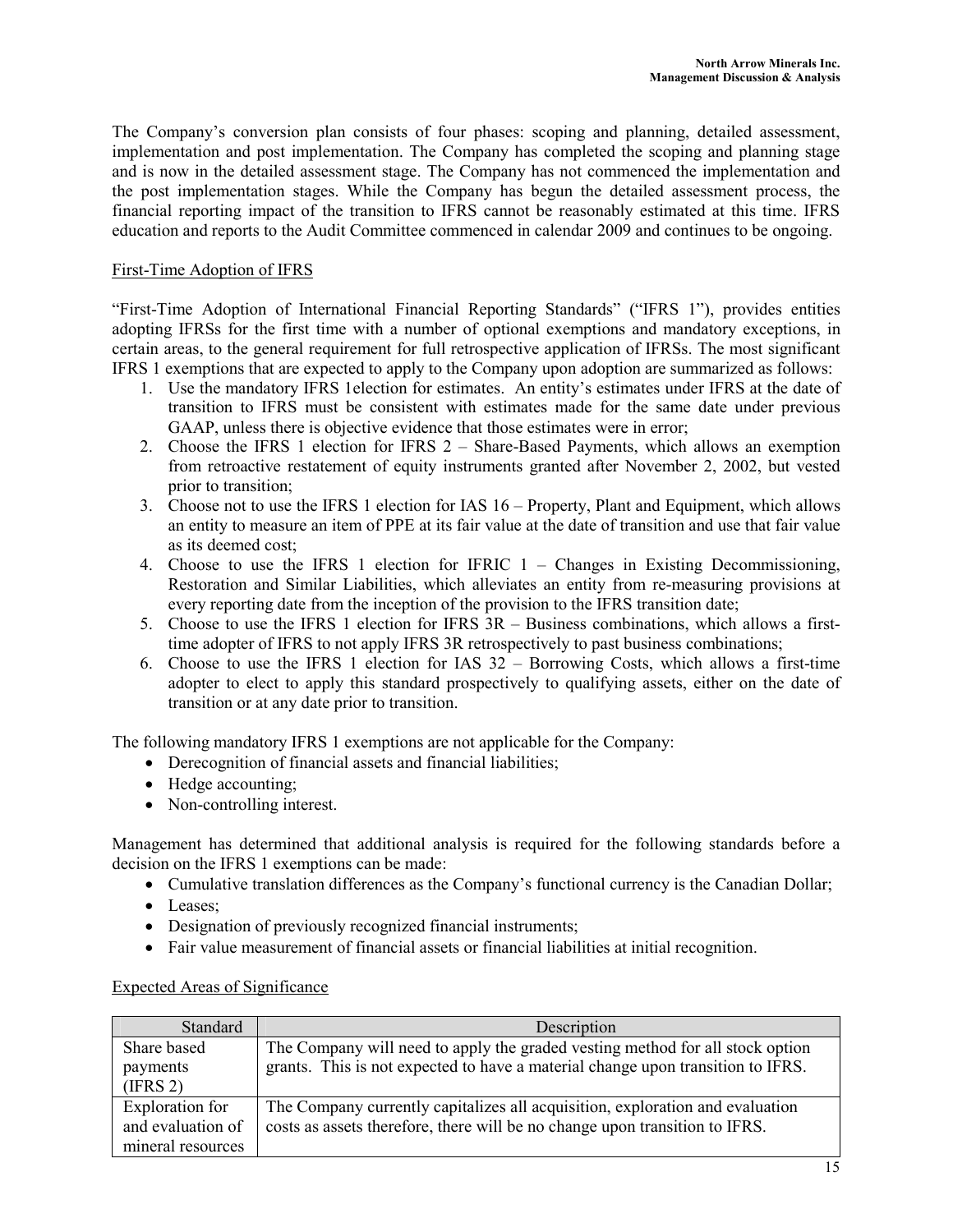| (IFRS 6)         |                                                                                    |
|------------------|------------------------------------------------------------------------------------|
| Property, plant  | The Company will continue to record its property, plant and equipment assets at    |
| and equipment    | cost, less accumulated amortization assets therefore, there will be no change upon |
| (IAS 16)         | transition to IFRS.                                                                |
| Asset impairment | The Company's exploration assets are the Company's most significant long-lived     |
| $(IAS\,36)$      | asset and must be reviewed for impairment when circumstances suggest that their    |
|                  | carrying values may be impaired. The adoption of this standard is not expected to  |
|                  | have a material change on the Company's financial reporting.                       |
| Income taxes     | Management is currently evaluating how the adoption of this standard will impact   |
| (IAS 12)         | the Company.                                                                       |

As the detailed assessment phase is currently ongoing, the summaries above should not be considered as a complete list of the standards or changes that will result from The Company's transition to IFRS. These summaries are intended to highlight the areas identified to-date by management where the conversion to IRFS is expected to have the most significant impact. It should be noted that management's assessment of the impact of certain differences between Canadian GAAP and IFRS is still in progress and there are a number of decisions remaining where choices of accounting policies are available. Quantification of the impact of transitioning to IFRS will form part of the detailed assessment phase, which is currently ongoing.

### Next Steps

The detailed assessment phase is currently underway and requires management to undertake an in-depth technical analysis to develop an understanding of the potential impacts and to quantify those impacts resulting from the adoption of IFRS; to make recommendations for accounting policy choices and to then draft accounting policies under IFRS. In addition, this phase will result in the identification of additional resource and training requirements and the processes for preparing financial statements, establishing IT system requirements and preparing detailed transition plans. The Company is currently working on this phase and management expects that a detailed technical analysis should be finished before the end of calendar 2010.

During the implementation phase, IFRS compliant financial statements and notes will be drafted and an opening balance sheet as at May 1, 2010 will be prepared. In addition, management will continue its review and assessment of the impact of transition on the Company's existing internal controls over financial reporting, its disclosure controls and its information technology and data systems. The last phase of post-implementation will involve monitoring of changes in IFRS and assessing the impact of those changes on the Company's reporting. While the Company has begun the detailed assessment process, the financial reporting impact of the transition to IFRS remains to be quantified. IFRS education and reports to the Audit Committee commenced in 2009 and continue to be ongoing.

### Off-Balance Sheet Arrangements

Not applicable.

# Financial Instruments

The Company's financial instruments consist of cash, receivables, accounts payable and accrued liabilities and amounts due to related parties. The carrying value of receivables, accounts payable and accrued liabilities and amounts due to related parties approximates their fair values due to their immediate or short-term maturity. Cash is measured at fair value using a level 1 fair value measurement.

The Company is exposed to a variety of financial risks by virtue of its activities, including credit risk, interest rate risk, liquidity risk, equity risk and foreign currency risk. An analysis of the impact of these